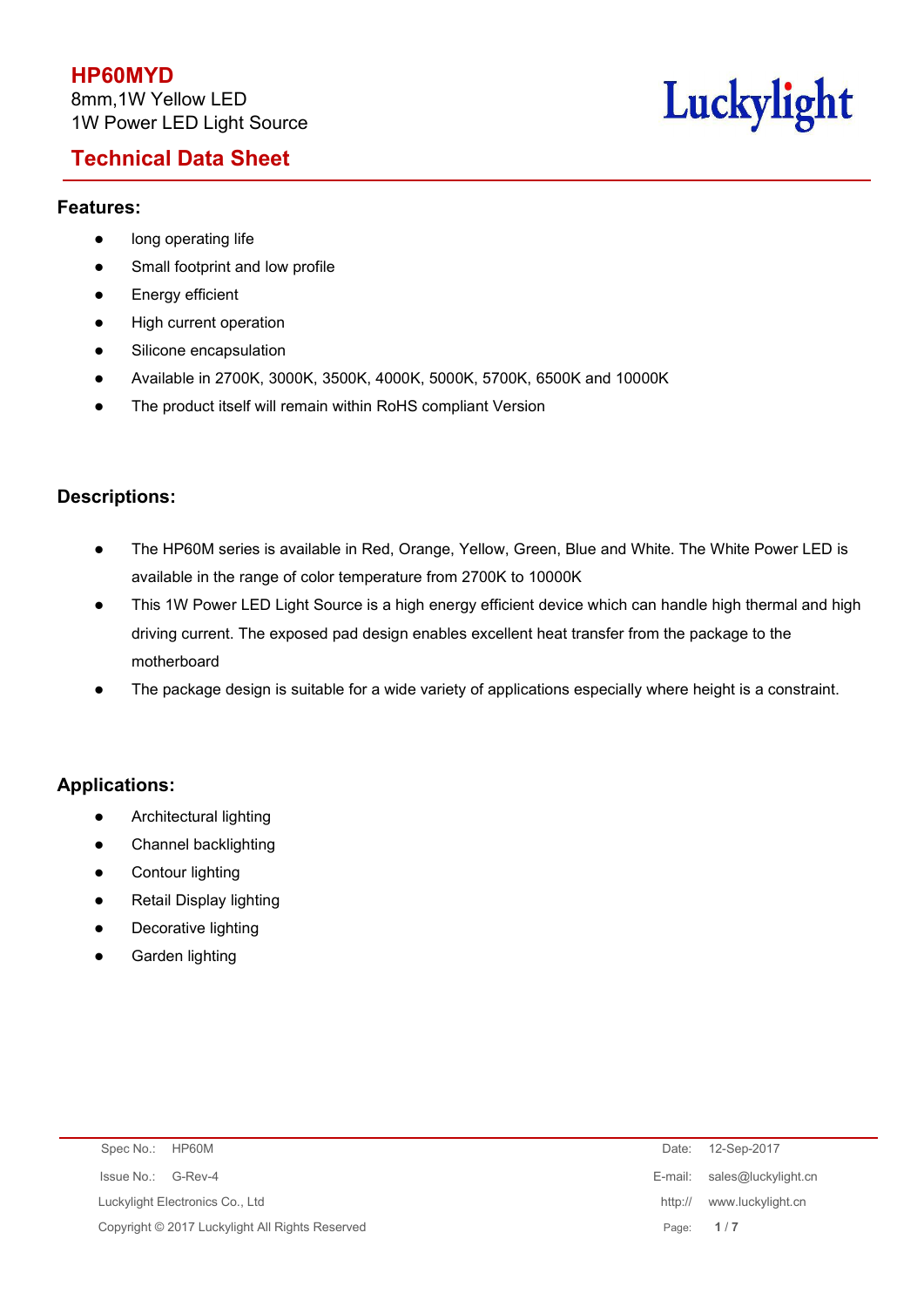## **HP60MYD**

8mm,1W Yellow LED 1W Power LED Light Source







### **Package Dimension:**



Notes:

1. All dimensions are in millimeters (inches).

2. Tolerance is ± 0.25 mm (.010") unless otherwise noted.

| Spec No.: HP60M                                 | Date:     | 12-Sep-2017                 |
|-------------------------------------------------|-----------|-----------------------------|
| Issue No.: G-Rev-4                              |           | E-mail: sales@luckylight.cn |
| Luckylight Electronics Co., Ltd                 | http://   | www.luckylight.cn           |
| Copyright © 2017 Luckylight All Rights Reserved | Page: 2/7 |                             |
|                                                 |           |                             |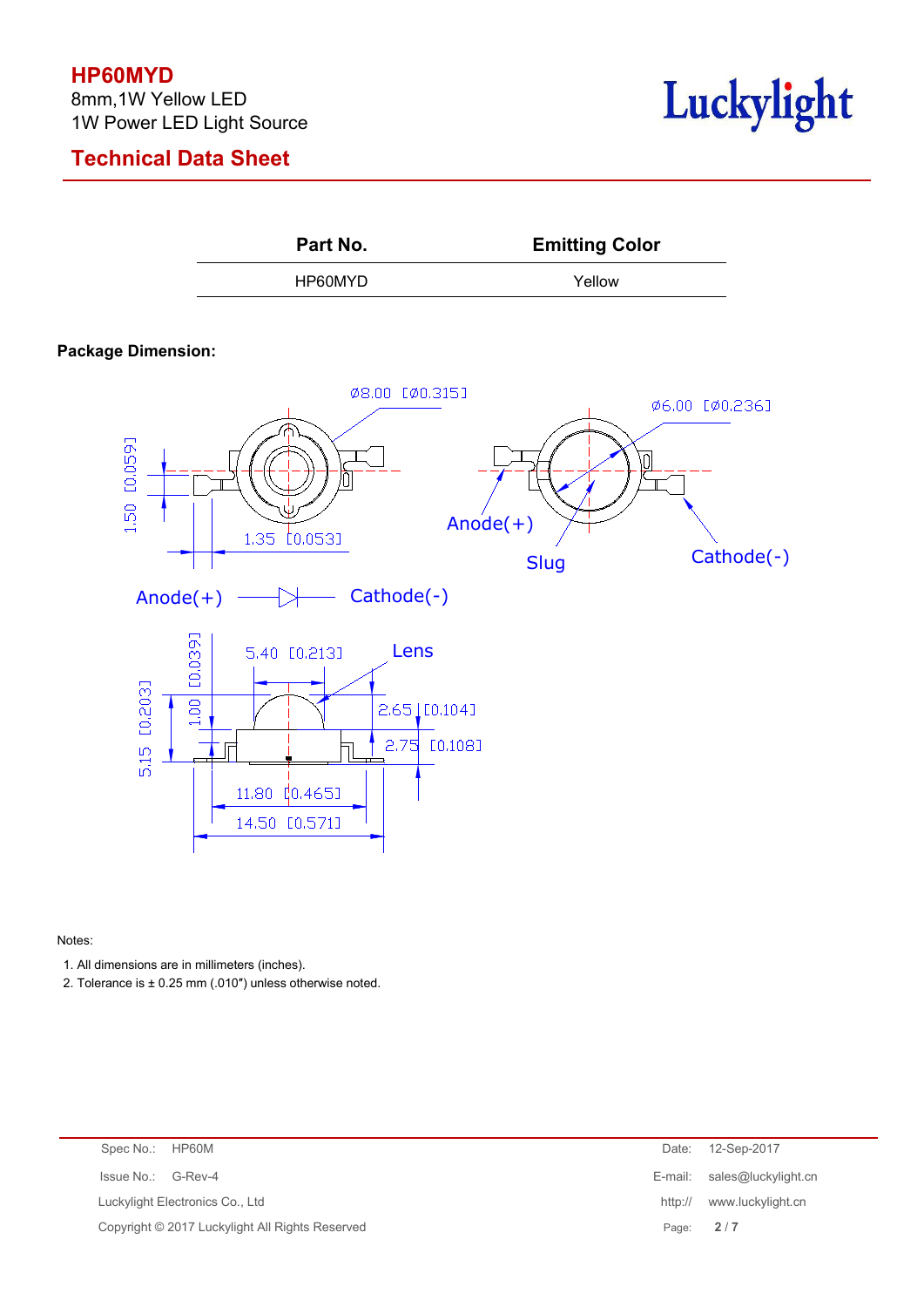# **Technical Data Sheet**

# Luckylight

### **Absolute Maximum Ratings at Ta=25**℃

| <b>Parameters</b>                   | Symbol | <b>Max</b>   | <b>Unit</b> |
|-------------------------------------|--------|--------------|-------------|
| Power Dissipation                   | Pd     | 1050         | mW          |
| Peak Forward Current <sup>(a)</sup> | IFP    | 500          | mA          |
| DC Forward Current <sup>(b)</sup>   | IF     | 350          | mA          |
| Reverse Voltage                     | VR     | 5            |             |
| <b>LED Junction Temperature</b>     |        | 125          |             |
| <b>Operating Temperature Range</b>  | Topr   | -40℃ to +85℃ |             |
| Storage Temperature Range           | Tstg   | -40℃ to +80℃ |             |

Notes:

a. Derate linearly as shown in derating curve.

b. Duty Factor = 10%, Frequency = 1 kHz

## **Electrical Optical Characteristics at Ta=25**℃

| <b>Parameters</b>                 | Symbol        | Min.                   | Typ. | Max.                | Unit | <b>Test Condition</b> |
|-----------------------------------|---------------|------------------------|------|---------------------|------|-----------------------|
| Luminous Flux (a)                 | Φv            | 35                     | 45   | $---$               | Im   | $IF = 350mA$          |
| Viewing Angle (b)                 | $2\theta$ 1/2 | $\qquad \qquad \cdots$ | 135  | $---$               | Deg  | $IF = 350mA$          |
| Peak Emission Wavelength          | λp            | $\qquad \qquad \cdots$ | 592  | $\qquad \qquad - -$ | nm   | $IF = 350mA$          |
| ominant Wavelength <sup>(C)</sup> | λd            | $---$                  | 590  | $---$               | nm   | $IF = 350mA$          |
| Spectrum Radiation Bandwidth      | Δλ            | $---$                  | 20   | $---$               | nm   | $IF = 350mA$          |
| <b>Forward Voltage</b>            | VF            | 1.80                   | 2.20 | 2.80                | ٧    | $IF = 350mA$          |
| <b>Reverse Current</b>            | ΙR            | ---                    | ---  | 50                  | μA   | $V_R = 5V$            |

#### Notes:

a. ALuminous intensity is measured with a light sensor and filter combination that approximates the CIE eye-response curve.

b. 201/2 is the o -axis angle where the luminous intensity is  $1/2$  the peak intensity

c. The dominant wavelength (λd) is derived from the CIE chromaticity diagram and represents the single wavelength which defines the color of the device.

| Spec No.: HP60M                                 |         | Date: 12-Sep-2017           |
|-------------------------------------------------|---------|-----------------------------|
| Issue No.: G-Rev-4                              |         | E-mail: sales@luckylight.cn |
| Luckylight Electronics Co., Ltd                 | http:// | www.luckylight.cn           |
| Copyright © 2017 Luckylight All Rights Reserved | Page:   | 3/7                         |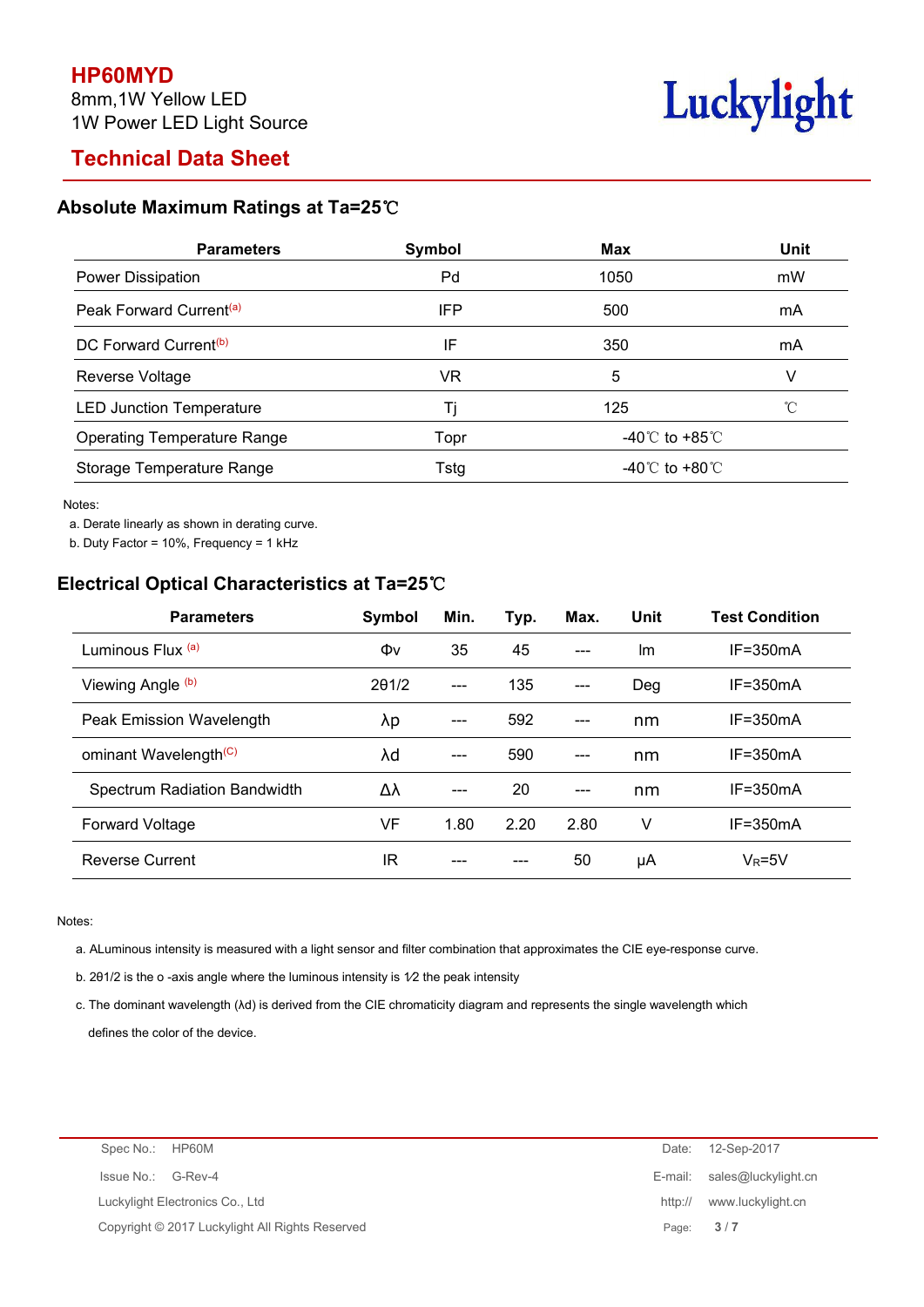## **HP60MYD**

8mm,1W Yellow LED 1W Power LED Light Source

# Luckylight

## **Technical Data Sheet**

## **Typical Electrical / Optical Characteristics Curves (25**℃ **Ambient Temperature Unless Otherwise Noted)**



Luckylight Electronics Co., Ltd **http:// www.luckylight.cn** 

Copyright © 2017 Luckylight All Rights Reserved Page: **4** / **7**

Issue No.: G-Rev-4 E-mail: sales@luckylight.cn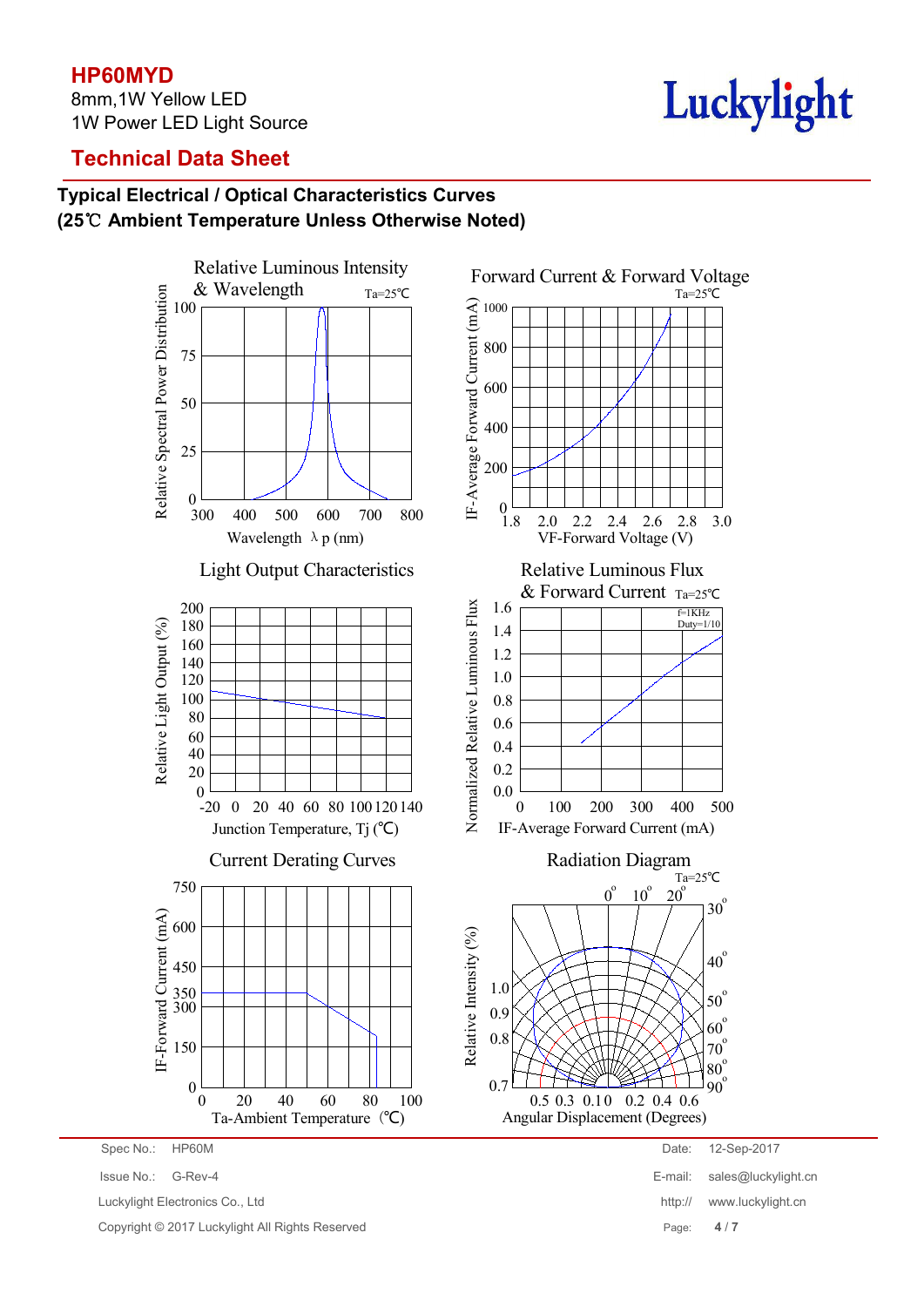## **HP60MYD**

8mm,1W Yellow LED 1W Power LED Light Source

# **Technical Data Sheet**

# Luckylight

## **Packing Standard:**

Normal packing weight: 0.041kg/each tube ,0.877kg/1K



| Spec No.: HP60M    |                                                 | Date:   | 12-Sep-2017                 |
|--------------------|-------------------------------------------------|---------|-----------------------------|
| Issue No.: G-Rev-4 |                                                 |         | E-mail: sales@luckylight.cn |
|                    | Luckylight Electronics Co., Ltd                 | http:// | www.luckylight.cn           |
|                    | Copyright © 2017 Luckylight All Rights Reserved |         | Page: $5/7$                 |
|                    |                                                 |         |                             |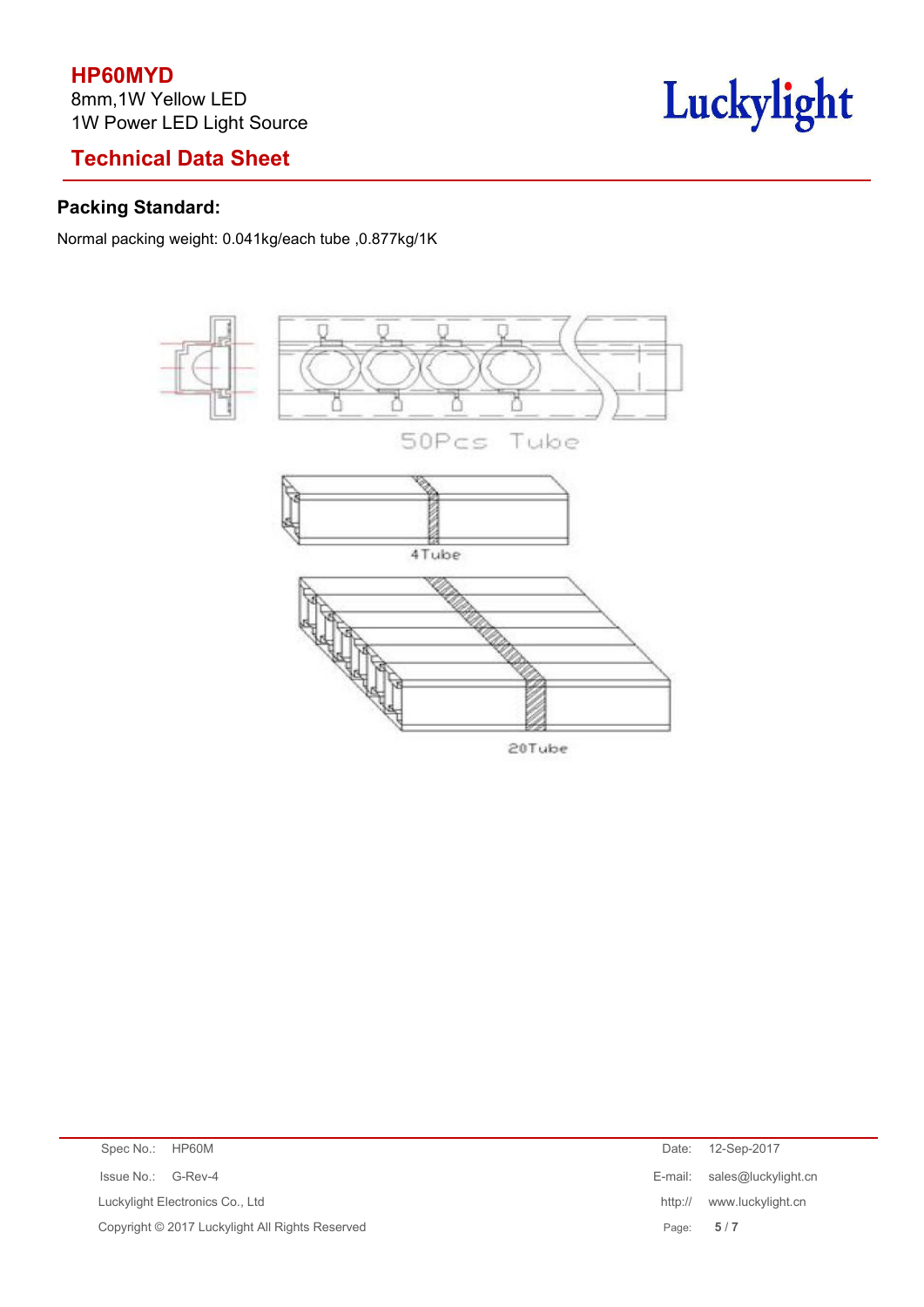## **Technical Data Sheet**

# Luckylight

### **CAUTIONS**

### **1.Storage:**

To avoid moisture, we recommend storage conditions for the unopened LED +5  $\sim$  +30 °C, relative hu-midity <60%. LED should be used within 24 Hrs. of opening the package. Please make sure to dehumid-ify and vacuum pack the remaining/ unused LED. Dehumidifying condition:  $+60$   $^{\circ}$  C  $\pm$  5  $^{\circ}$  C, 12 Hrs. Effective age for the sealed led is one year. **2.The assembly notes:**

# Soldering Conditions: Reflow soldering is recommended for this LED, the maximum temperature of reflow should not exceed 210°C (when using at 700mA, please adopt the soldering operation mode with copper pad at the bottom. Please consider the life time risk if use the thermal conductive resin with Copper pad at the bottom ). If hand soldering, set soldering iron temperature at 350°C and soldering time not More than 3 seconds, after the first soldering, make sure the substrate surface temperature returns to ambient temperature be-fore a second soldering. Do not bend the LED PCB after soldering. Use recommended cleaning agent for PCB cleaning (Should not be use directly in the fluid) Please make sure when soldering, there is no external force on the soldering surface (such as pressure, friction or sharp metal nails, etc.), to avoid gold wire deformation or damage and other abnormalities.

If beyond recommended conditions, we cannot guarantee the LED stability, please do the risk assess-ment first.

#### **3.Anti-Static Measures:**

Please take adequate measures to prevent electrostatic generation, such as wearing electrostatic ring oranti-static fingerstall etc; any relative products like plant equipment, machinery, carrier and transporta-tion units shall be connected to discharging unit/ ground. After assembly, please make sure to discharge Static Electricity with proper ESD equipment.

### **4.Temperature Control:**

Recommended temperature conditions for enhanced product life: The temperature of copper pad is <75°C. Dur-ing assembly, please ensure that a good quality thermal paste is applied and distributed evenly over the surface. While using thermal pad (Heat Sink), make sure LED is firmly tightened and there is no gap between surfaces. This product Heating conditions, tested at 500V with medium surface contact.

### **5.drive control:**

Drive this product at constant current. Output current range specifications should be according to the operational and other conditions, as mentioned in data sheet. Before using a constant voltage source or altered specifications, other than recommended, please consider risk factors.

### **6.Other:**

Product is not suitable to use in following conditions;

—-Direct or indirect wet / damp conditions, such as rain, etc;

—-in contact with sea water and erosive materials;

### —-Exposed to corrosive gases (e.g., Cl2, H2S, NH3, SOx, NOx, etc.);

| Spec No.: HP60M                                 | 12-Sep-2017<br>Date:         |
|-------------------------------------------------|------------------------------|
| Issue No.: G-Rev-4                              | E-mail: sales@luckylight.cn  |
| Luckylight Electronics Co., Ltd                 | www.luckylight.cn<br>http:// |
| Copyright © 2017 Luckylight All Rights Reserved | 6/7<br>Page:                 |